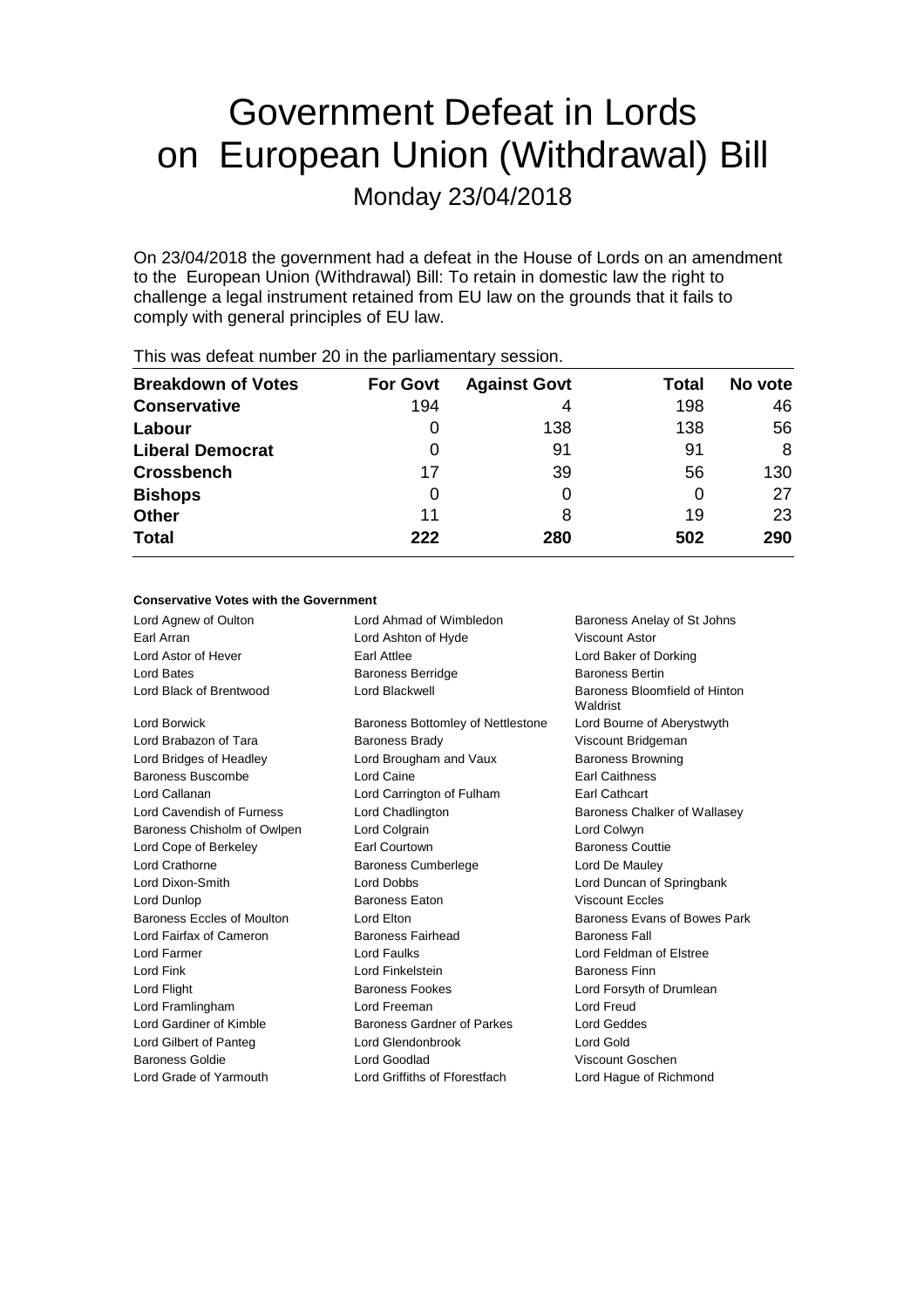Lord Hamilton of Epsom Baroness Hanham Baroness Handing of Winscombe<br>
Lord Harris of Peckham Lord Hawward Baroness Helic Lord Harris of Peckham **Lord Hayward** Baroness Helic Lord Henley Lord Hill of Oareford Lord Hodgson of Astley Abbotts Baroness Hodgson of Abinger Lord Holmes of Richmond Earl Home Baroness Hooper **Lord Horam** Lord Horam **Lord Howard of Lympne** Lord Howard of Rising **Earl Howe Carl Howe Lord Howell of Guildford** Lord Hunt of Wirral **Lord James of Blackheath** Baroness Jenkin of Kennington Lord Jopling Lord Keen of Elie Lord King of Bridgwater Lord Kirkham Lord Kirkhope of Harrogate Lord Lamont of Lerwick Lord Lang of Monkton Lord Leigh of Hurley Lord Lexden Earl Lindsay Lord Lingfield Earl Liverpool Marquess of Lothian **Lord Lucas** Lord Lucas Lord Lupton Lord MacGregor of Pulham Market Lord Mackay of Clashfern Lord Magan of Castletown Lord Mancroft **Baroness Manzoor** Lord Marland Lord Marlesford Baroness McGregor-Smith Lord McInnes of Kilwinning Baroness Mone **Baroness Mone Duke of Montrose Baroness Morris of Bolton** Lord Moynihan Lord Naseby Lord Nash Baroness Neville-Jones **Baroness Neville-Rolfe Baroness Newlove** Baroness Newlove Baroness Nicholson of Winterbourne Baroness Noakes Lord Norton of Louth Lord O'Shaughnessy **Baroness O'Cathain** Baroness Oppenheim-Barnes Lord Palumbo **Lord Patten Communist Lord Patten Baroness Pidding** Lord Polak Lord Popat Lord Porter of Spalding Lord Prior of Brampton **Lord Rana Communist Communist Communist Communist Communist Communist Communist Communist Communist Communist Communist Communist Communist Communist Communist Communist Communist Communist Commun** Lord Renfrew of Kaimsthorn Lord Ribeiro Viscount Ridley Lord Risby **Lord Robathan** Baroness Rock Lord Rotherwick Lord Ryder of Wensum Baroness Scott of Bybrook Earl Selborne Lord Selkirk of Douglas Lord Selsdon Baroness Shackleton of Belgravia Lord Sheikh Lord Sherbourne of Didsbury Lord Shinkwin Earl Shrewsbury Lord Skelmersdale Lord Smith of Hindhead Lord Spicer Baroness Stedman-Scott Lord Sterling of Plaistow Lord Strathclyde Baroness Stroud Baroness Sugg **Lord Suri Lord Suri Lord Taylor of Holbeach Lord Taylor of Holbeach** Lord Trefgarne Viscount Trenchard Lord Trimble Lord True Lord Tugendhat Viscount Ullswater Baroness Vere of Norbiton Baroness Verma Lord Vinson Lord Wakeham Lord Wasserman Lord Wei Lord Whitby Baroness Wilcox Baroness Williams of Trafford Lord Wolfson of Aspley Guise Baroness Wyld Lord Young of Graffham Lord Young of Cookham Viscount Younger of Leckie

### **Conservative Votes against the Government**

Lord Bowness Lord Deben Viscount Hailsham

Duke of Wellington

### **Labour Votes with the Government**

### **Labour Votes against the Government**

Lord Collins of Highbury **Baroness Corston** Baroness Crawley

Baroness Adams of Craigielea Lord Adonis Lord Annual Lord Alli Baroness Andrews Baroness Armstrong of Hill Top Lord Bach Baroness Bakewell Lord Bassam of Brighton Lord Beecham Lord Berkeley Baroness Blackstone Baroness Blood Lord Blunkett Lord Boateng Lord Bradley Lord Bragg **Lord Brennan** Lord Brennan Lord Brooke of Alverthorpe Lord Brookman Lord Browne of Ladyton Lord Campbell-Savours Lord Carter of Coles Lord Cashman Baroness Chakrabarti Viscount Chandos **Lord Clark of Windermere** Baroness Cohen of Pimlico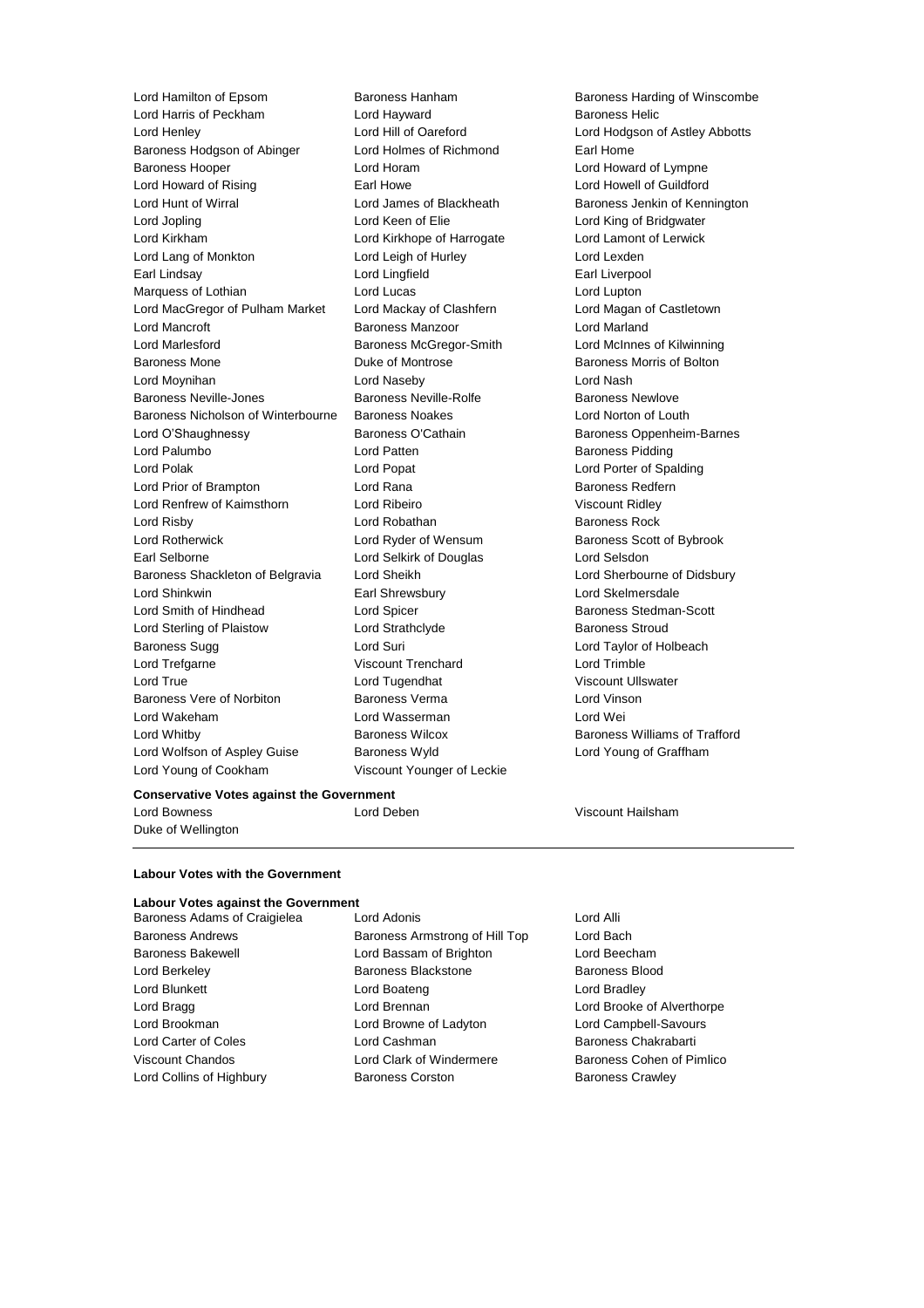Lord Donoughue Baroness Drake Lord Dubs Lord Elder Lord Falconer of Thoroton Lord Faulkner of Worcester Baroness Gale **Baroness Golding** Lord Giddens **Baroness Golding** Lord Goldsmith **Lord Gordon of Strathblane** Baroness Goudie Lord Grantchester Lord Griffiths of Burry Port Lord Hain Viscount Hanworth Lord Harris of Haringey Lord Haskel Lord Haworth **Baroness Hayter of Kentish Town** Baroness Healy of Primrose Hill Baroness Henig Baroness Hilton of Eggardon Baroness Hollis of Heigham Baroness Howells of St Davids Lord Hoyle Lord Hunt of Kings Heath Lord Hunt of Chesterton **Lord Irvine of Lairg Baroness Jay of Paddington** Baroness Jones of Whitchurch Lord Jones Lord Judd Baroness Kennedy of The Shaws Baroness Kennedy of Cradley Lord Kennedy of Southwark Baroness Kingsmill **Example 20** Lord Kinnock **Baroness Kinnock of Holyhead** Lord Kirkhill Lord Knight of Weymouth Lord Layard Lord Lea of Crondall **Baroness Liddell of Coatdyke** Lord Liddle Baroness Lister of Burtersett Lord Livermore Lord MacKenzie of Culkein Lord Mandelson **Lord Maxton** Lord Maxton **Lord McAvoy** Baroness McDonagh Baroness McIntosh of Hudnall Lord McKenzie of Luton Lord Mendelsohn **Lord Monks Communist Communist Communist Communist Communist Communist Communist Communist Communist Communist Communist Communist Communist Communist Communist Communist Communist Communist Communist Co** Baroness Morgan of Huyton Lord Morgan Lord Morris of Handsworth Lord Murphy of Torfaen **Baroness Nye** Lord O'Neill of Clackmannan Lord Patel of Bradford **Lord Pendry Community** Baroness Pitkeathley Lord Plant of Highfield **Baroness Primarolo** Baroness Prosser Lord Puttnam Lord Radice Baroness Ramsay of Cartvale Lord Rea **Baroness Rebuck** Lord Reid of Cardowan **Lord Reid** of Cardowan Lord Robertson of Port Ellen Lord Rooker Lord Rosser Lord Rowlands Baroness Royall of Blaisdon Baroness Sherlock Viscount Simon **Baroness Smith of Gilmorehill** Baroness Smith of Basildon Lord Snape Lord Soley Lord Stevenson of Balmacara Lord Stone of Blackheath Baroness Symons of Vernham Dean Baroness Taylor of Bolton Baroness Thornton Lord Tomlinson Lord Triesman Lord Tunnicliffe **Lord Turnberg** Baroness Warwick of Undercliffe Lord Watson of Invergowrie Lord Watts Lord West of Spithead Baroness Wheeler **Baroness Whitaker** Lord Whitty Lord Wood of Anfield **Lord Woolmer of Leeds** Baroness Young of Old Scone

Lord Cunningham of Felling Lord Desai Corea Lord Desai Corea Baroness Donaghy<br>
Lord Donoughue Corea Baroness Drake Corea Lord Dubs

### **Liberal Democrat Votes with the Government**

## **Liberal Democrat Votes against the Government**

| Lora Addington                    | Lora Algero                     |
|-----------------------------------|---------------------------------|
| Lord Ashdown of Norton-sub-Hamdon | <b>Baroness B</b><br>Mandeville |
| Lord Beith                        | <b>Baroness B</b>               |
| Baroness Bowles of Berkhamsted    | Lord Bradsl                     |
| Lord Bruce of Bennachie           | Lord Burnet                     |
| Lord Campbell of Pittenweem       | Lord Chidge                     |
| <b>Lord Cotter</b>                | Lord Dholal                     |
| Baroness Falkner of Margravine    | <b>Baroness F</b>               |
| Lord Fox                          | <b>Baroness G</b>               |
| Earl Glasgow                      | Lord Godda                      |
| <b>Baroness Grender</b>           | Baroness H                      |
| <b>Baroness Humphreys</b>         | Lord Hussa                      |
| Baroness Janke                    | Baroness J                      |
| Lord Kirkwood of Kirkhope         | <b>Baroness K</b>               |
| <b>Baroness Ludford</b>           | Lord Macdo                      |

Bakewell of Hardington haw **Baroness Brinton** ey Lord Clement-Jones kia **Contracts** Baroness Doocey Featherstone **Earner Exercise Featherstone** Lord Foster of Bath arden of Frognal Lord German ard of Stockport Lord Greaves Come Baroness Kramer Lord Lee of Trafford onald of River Glaven Baroness Maddock

Lord Allan of Hallam Baroness Barker

lenjamin Baroness Bonham-Carter of Yarnbury Lord Bruce of Bennachie Lord Burnett Baroness Burt of Solihull lamwee Baroness Harris of Richmond in **Baroness Hussein-Ece** ally and Lord Jones of Cheltenham